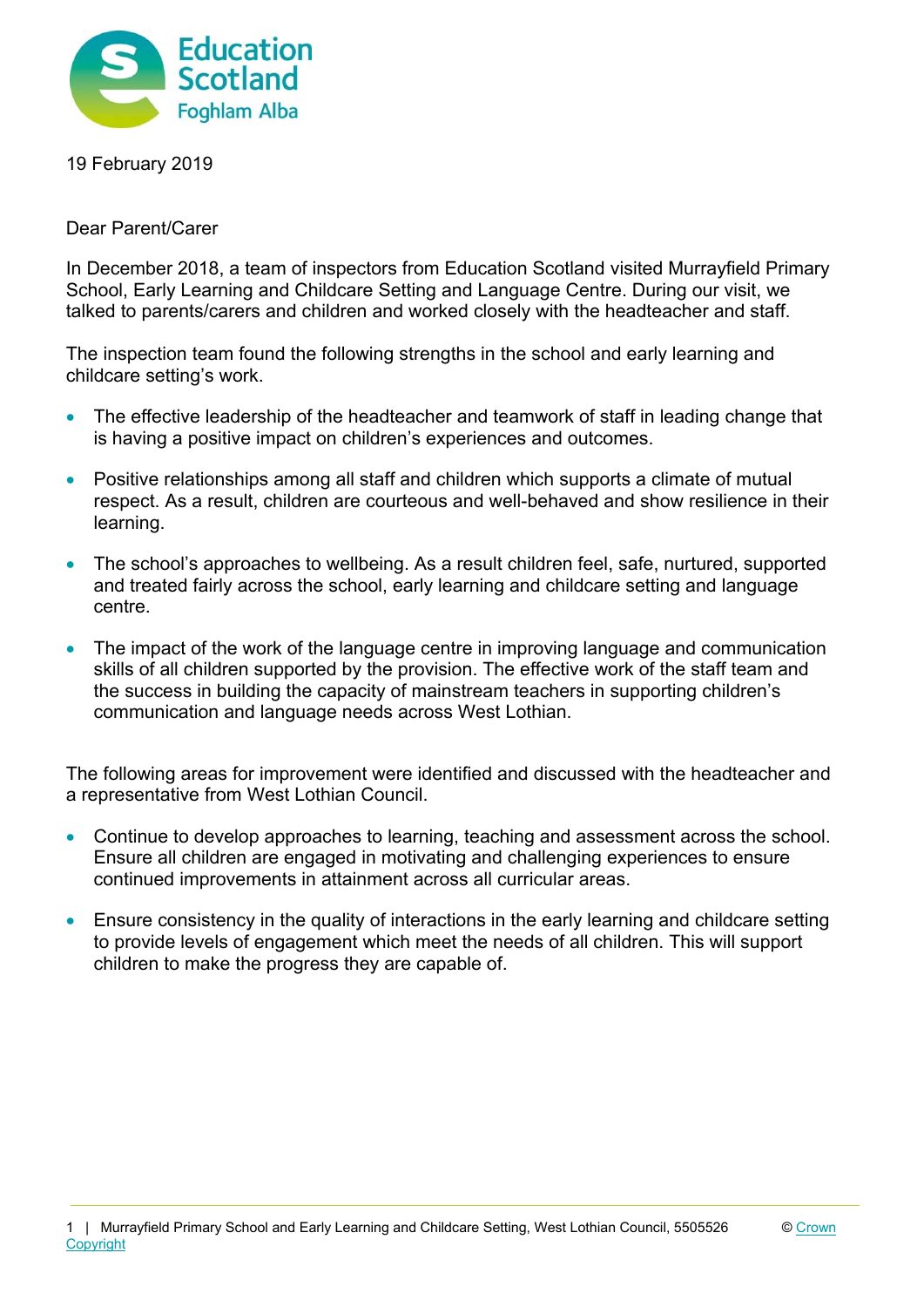

We gathered evidence to enable us to evaluate the school's work using four quality indicators from How good is our school? (4<sup>th</sup> edition) and How good is our early learning and childcare? Quality indicators help schools, local authorities and inspectors to judge what is working well and what needs to be improved. Following the inspection of each school, the Scottish Government gathers details of our evaluations to keep track of how well Scottish schools are doing.

## Here are Education Scotland's evaluations for Murrayfield Primary School, Early Learning and Childcare Setting and Language Centre

| <b>Quality indicators for the primary stages</b>                                                                                          | <b>Evaluation</b> |
|-------------------------------------------------------------------------------------------------------------------------------------------|-------------------|
| Leadership of change                                                                                                                      | very good         |
| Learning, teaching and assessment                                                                                                         | good              |
| Raising attainment and achievement                                                                                                        | good              |
| Ensuring wellbeing, equality and inclusion                                                                                                | very good         |
| Descriptions of the evaluations are available from:<br>How good is our school? (4 <sup>th</sup> edition), Appendix 3: The six-point scale |                   |

| Quality indicators for the early learning and childcare<br>setting                                                                   | <b>Evaluation</b> |
|--------------------------------------------------------------------------------------------------------------------------------------|-------------------|
| Leadership of change                                                                                                                 | good              |
| Learning, teaching and assessment                                                                                                    | satisfactory      |
| Securing children's progress                                                                                                         | satisfactory      |
| Ensuring wellbeing, equality and inclusion                                                                                           | good              |
| Descriptions of the evaluations are available from:<br>How good is our early learning and childcare? Appendix 1: The six-point scale |                   |

A more detailed document called Summarised Inspection Findings (SIF) will be available on the Education Scotland website at: https://education.gov.scot/inspection-reports/west-lothian/5505526